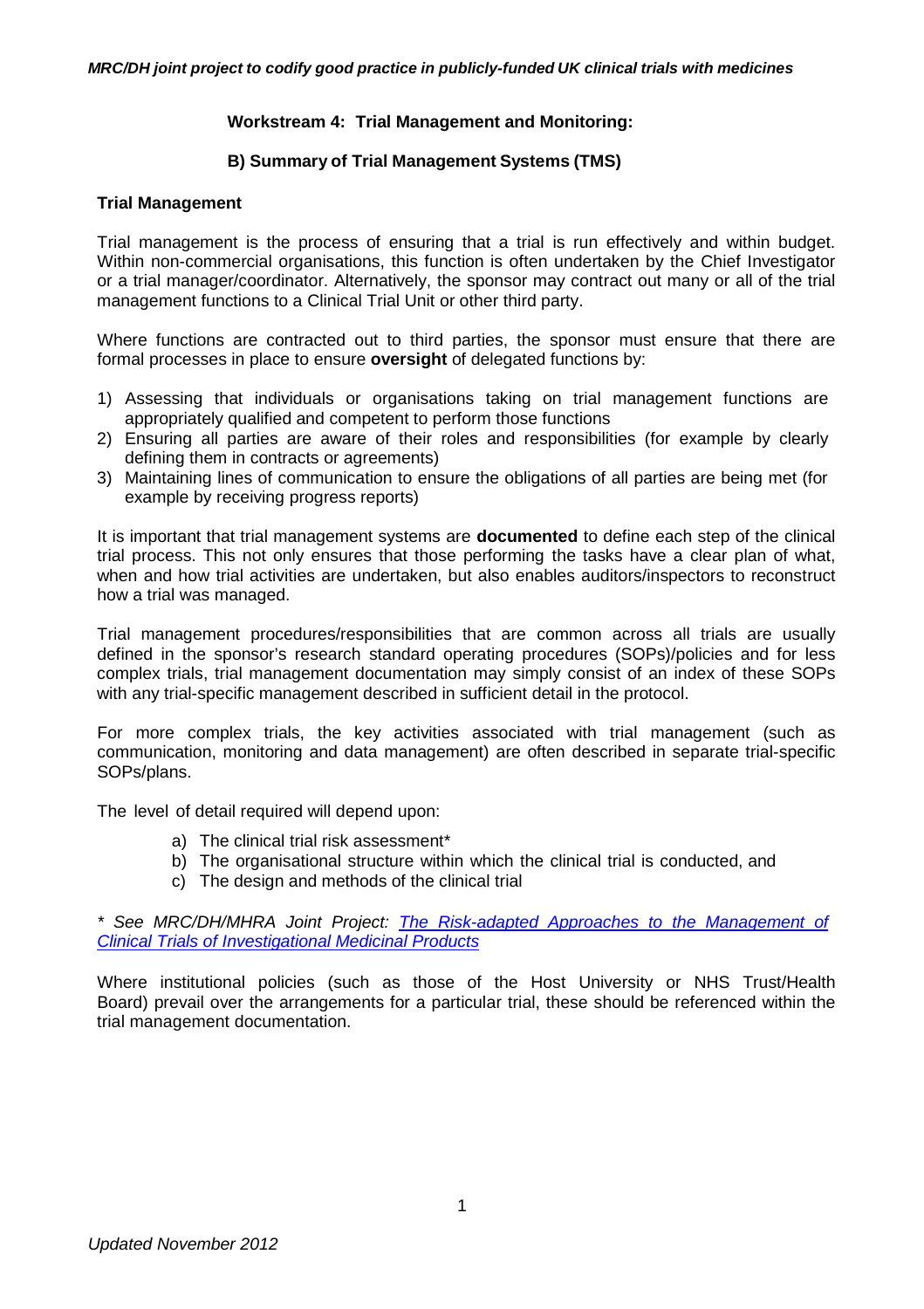Table 1 below illustrates the key trial management considerations when conducting a large multi-site trial (reproduced with kind permission from the MHRA GCP Guide (ISBN 978 0 11 708107 9), page 42-44).

|                                                                                                                                                        | <b>Project / trial management</b>                                                                                                                        |                                           |  |
|--------------------------------------------------------------------------------------------------------------------------------------------------------|----------------------------------------------------------------------------------------------------------------------------------------------------------|-------------------------------------------|--|
| <b>Before</b>                                                                                                                                          | <b>During</b>                                                                                                                                            | End / After                               |  |
| <b>Communication</b>                                                                                                                                   |                                                                                                                                                          |                                           |  |
| Project team set-up<br>Project plan / milestones                                                                                                       | Project meetings and<br>telephone / video<br>conferences<br>Progress / status reports                                                                    | <b>Trial debrief</b>                      |  |
| Communication plan                                                                                                                                     | Dissemination of key<br>information / minutes etc.<br>Changes to trial team                                                                              |                                           |  |
|                                                                                                                                                        | <b>Documentation</b>                                                                                                                                     |                                           |  |
| Prepare trial master file                                                                                                                              | Maintain trial master file                                                                                                                               | Complete and archive trial<br>master file |  |
| Risk assessment                                                                                                                                        | Review / update / circulate<br>risk assessment                                                                                                           | Clinical study report                     |  |
| Key trial documents (for<br>example, protocol,<br>investigator's brochure,<br>subject information sheet /<br>consent forms, accountability<br>records) | Review / update / circulate<br>key trial documents, trial<br>plans, written procedures<br>etc.                                                           |                                           |  |
| Regulatory green-light check                                                                                                                           | Amendments (including<br>substantiality decision and<br>implementation)                                                                                  |                                           |  |
| Trial manuals / plans (for<br>example, pharmacy,<br>laboratory manuals)<br>Written procedures                                                          | Document and circulate any<br>actions and decisions                                                                                                      |                                           |  |
|                                                                                                                                                        | <b>Regulatory and ethical correspondence</b>                                                                                                             |                                           |  |
| Competent authority<br>authorisation                                                                                                                   | Substantial amendments                                                                                                                                   | End-of-trial notification                 |  |
| Favourable research ethics<br>committee opinion                                                                                                        | Annual progress reports to<br>research ethics committee<br>Serious breaches<br>Urgent safety measures<br>Development safety update<br>reports            | Clinical trial summary report             |  |
| <b>Vendors</b>                                                                                                                                         |                                                                                                                                                          |                                           |  |
| Vendor selection                                                                                                                                       | Oversight                                                                                                                                                | Vendor performance<br>assessment          |  |
| Contracts and insurance<br>Provision of required<br>documentation<br>Training                                                                          | Review of contracts<br>Ensure obligations of all<br>parties are being met<br>Status updates<br>Visits / audits<br>Management and escalation<br>of issues |                                           |  |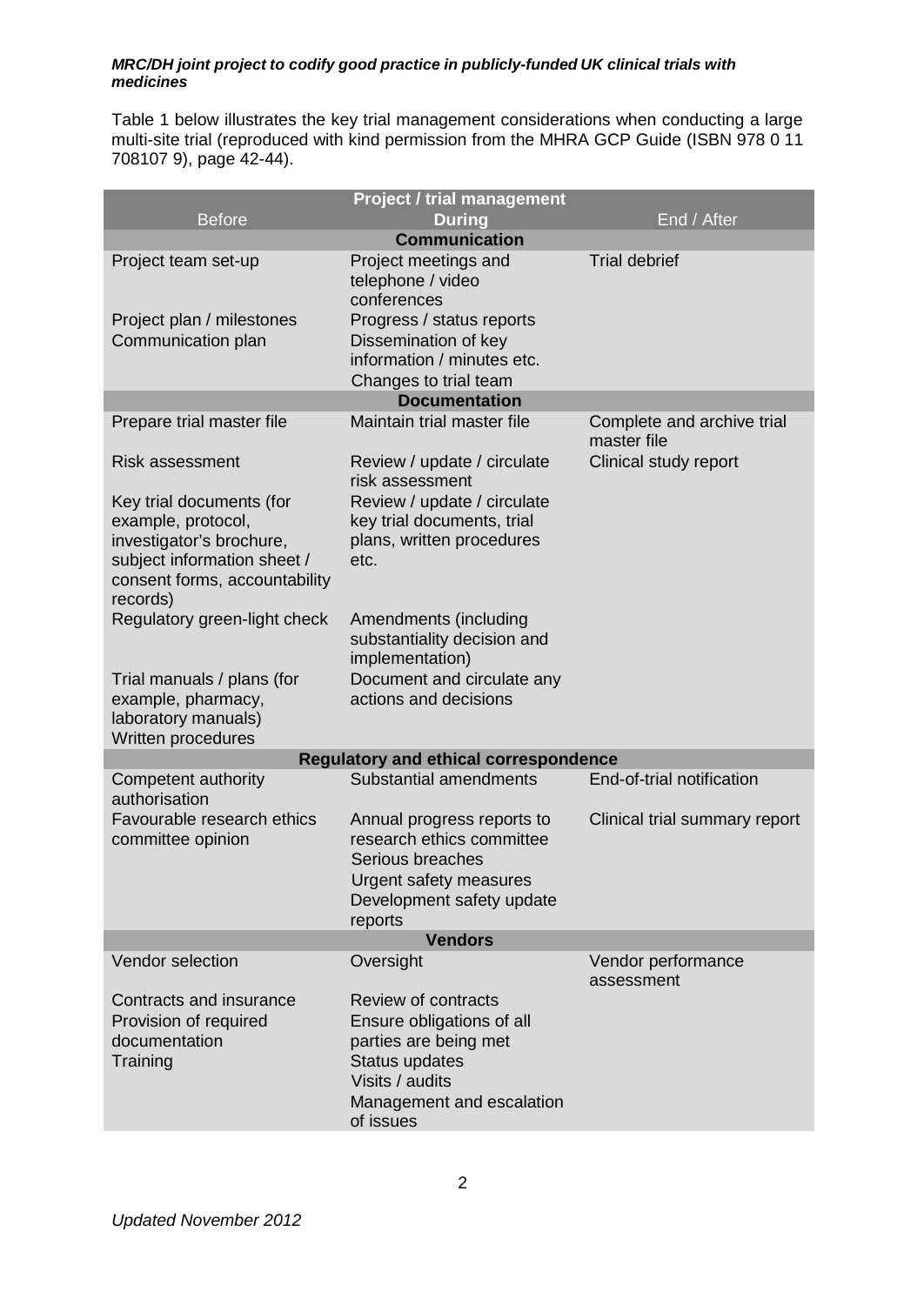|                                         | <b>Project / trial management</b>                   |                                       |  |
|-----------------------------------------|-----------------------------------------------------|---------------------------------------|--|
| <b>Before</b>                           | <b>During</b>                                       | End / After                           |  |
|                                         | <b>Investigational medicinal product</b>            |                                       |  |
|                                         |                                                     |                                       |  |
| Manufacture, packaging and<br>labelling | Ongoing supply                                      | Complete accountability               |  |
| Qualified person certification          | Ongoing accountability                              | Return / destruction                  |  |
| Randomisation and blinding              | Maintenance of blinding                             |                                       |  |
| Release and distribution                | Temperature excursions                              |                                       |  |
| Investigational medicinal               | Shelf-life changes                                  |                                       |  |
| product dossier / summary of            |                                                     |                                       |  |
| product characteristics                 |                                                     |                                       |  |
| <b>Investigator site</b>                |                                                     |                                       |  |
| Monitoring plan                         | Routine on-site / central<br>monitoring             | Notification of end of<br>recruitment |  |
| Monitors assigned                       | <b>Recruitment updates</b>                          | Close-out                             |  |
| Site selection                          | Issue identification and                            | Complete and archive                  |  |
|                                         | escalation                                          | investigator site file                |  |
| Initiation and training                 | Collection of case report                           |                                       |  |
|                                         | form data                                           |                                       |  |
|                                         | Data query answering                                |                                       |  |
|                                         | Additional investigator sites                       |                                       |  |
|                                         | initiation and training                             |                                       |  |
| Pharmacovigilance                       |                                                     |                                       |  |
| Safety plan                             | Adverse event collection,                           | Final reconciliation of safety        |  |
|                                         | assessment and reporting                            | and clinical databases                |  |
|                                         | Ongoing safety updates                              |                                       |  |
|                                         | Safety signal detection                             |                                       |  |
|                                         | Data monitoring committee /                         |                                       |  |
|                                         | data safety monitoring board                        |                                       |  |
|                                         | Investigator's brochure                             |                                       |  |
|                                         | update / validation                                 |                                       |  |
|                                         | Development safety update                           |                                       |  |
|                                         | reports preparation<br>Reconciliation of safety and |                                       |  |
|                                         | clinical databases                                  |                                       |  |
| Data management and analysis            |                                                     |                                       |  |
| Case report form design and             | Data entry                                          | Final electronic data transfer        |  |
| preparation                             |                                                     |                                       |  |
| Define major non-                       | Protocol non-compliance                             | Protocol non-compliance               |  |
| compliances                             | collection and circulation                          | review for analysis                   |  |
| Database build                          | Data queries                                        | Final analysis (for example,          |  |
|                                         |                                                     | statistical and                       |  |
|                                         |                                                     | pharmacokinetic)                      |  |
| Computer system validation              | Electronic data transfer                            |                                       |  |
| and validation of application           |                                                     |                                       |  |
| builds                                  |                                                     |                                       |  |
| Data management plan                    | Interim analyses (including                         |                                       |  |
|                                         | dose escalation)                                    |                                       |  |
| Statistical analysis plan               |                                                     |                                       |  |

*Copyright owner granting permission:*

*©Crown Copyright 2012. All rights reserved. Material is reproduced with the permission of the MHRA*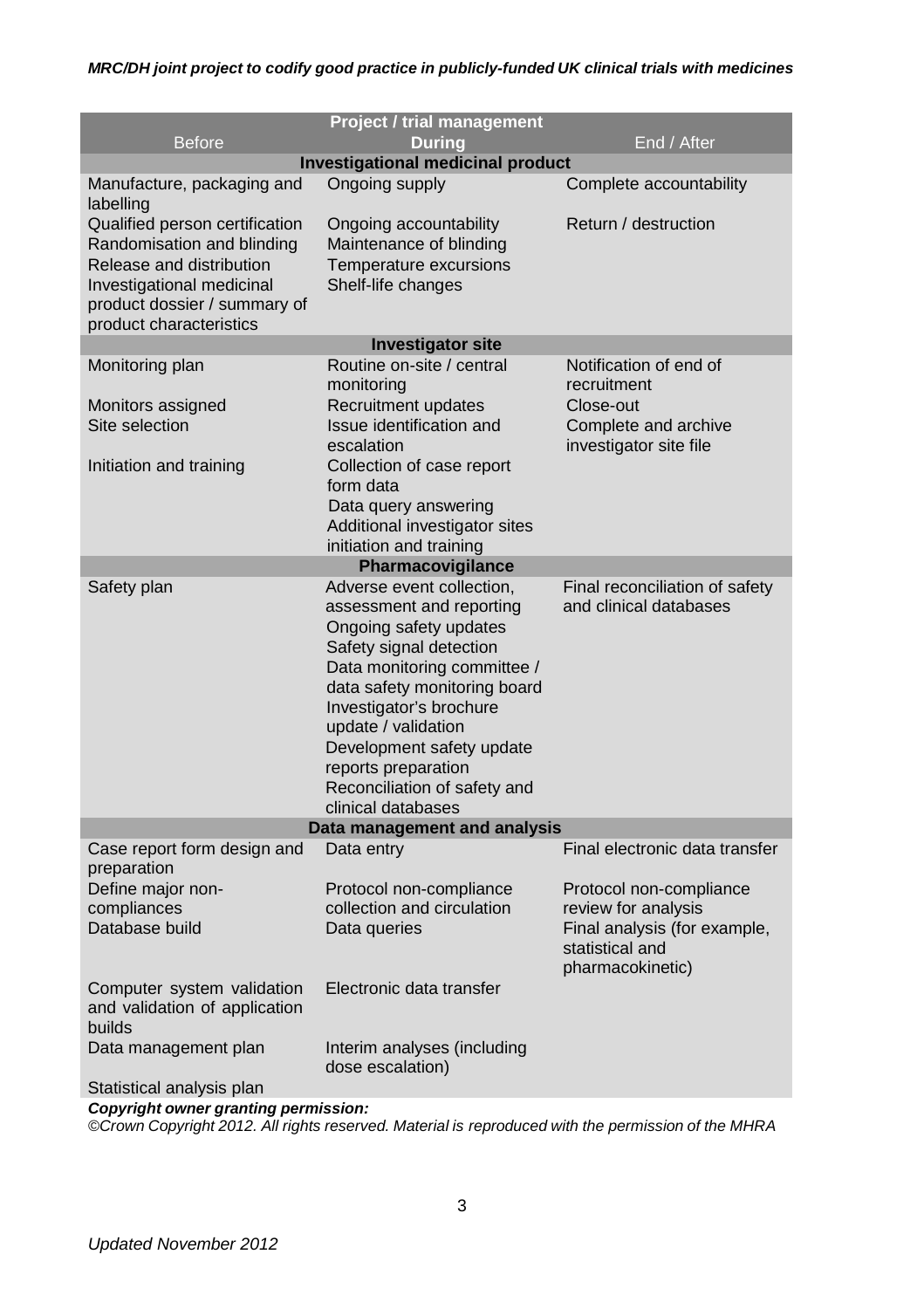The content below provides examples of the systems, details and responsibilities that should be described in trial management documentation.

# **Key Details and Organisation**

- Details of the trial protocol (by cross-reference).
- Organisational structure, including relevant details of the identity and responsibilities of all involved; the sponsor, Chief Investigator, trial management team, host institution, Trial Steering Committee, Data Monitoring Committee, Endpoint Adjudication Committee, coordinating centre(s)and central laboratory(ies), as applicable.
- Details of care organisations, participating sites and investigators.
- Details of the relevant regulatory approvals (e.g. ethics committee, clinical trial authorisation) and documented systems to demonstrate there is appropriate input and review from those with relevant expertise (e.g. service departments such as pharmacy).
- The name of the individual who should be the first point of contact in the event of questions about the conduct of the trial (e.g. for audit/inspection purposes).

## **Trial Documentation**

It should be clear who is responsible for overseeing the preparation of key trial documentation and details of the review and sign-off process. The procedure and responsibility for assessing the substantiality of amendments to key documents such as regulatory approvals, the protocol, patient information documentation etc. (and the subsequent change control procedures) should also be documented.

Where the same information is contained in more than one document, (for example the protocol and participant information leaflet) there should be clear documentation to describe how consistency is ensured. In addition, these checks should extend to any documents produced by the investigator site (for example local pharmacy instructions/logs) to ensure they meet all protocol requirements.

Details of and the responsibility for the regulatory green light processes, (for example ensuring all required documentation and approvals are in place before the release of trial supplies) should be defined.

#### **Contracts and Financial Management**

Details of any relevant information relating to budget management should be outlined:

The contractual framework should be clearly defined and should identify the individual or organisation responsible for:

- a) Negotiating contracts/sub-contracts (if relevant)
- b) Preparing and signing contracts/subcontracts
- c) Dealing with invoices and payments
- d) Ensuring all obligations are met

In many circumstances this role may be taken on by the host institution (e.g. University or NHS Trust/Health Board), in which case it is helpful to describe the role of the lead investigator at the research site(s) in the contractual process.

For some trials (e.g. investigator-led single-site trials) where in-house agreements are in place to define roles and responsibilities, there may be little or no requirement for contracts or subcontracts.

#### **Insurance and Indemnity Arrangements**

The arrangements for insurance and indemnity should be stated, including arrangements to address negligent harm to the participant (e.g. NHS indemnity) and adverse consequences of the interventions and trial procedures that are not due to clinical negligence (e.g. provision for *ex gratia* payment).

Where appropriate, the process for confirming that the trial is covered by the sponsor's insurance/indemnity, (i.e. no exclusions in the policy that may compromise cover) should be defined.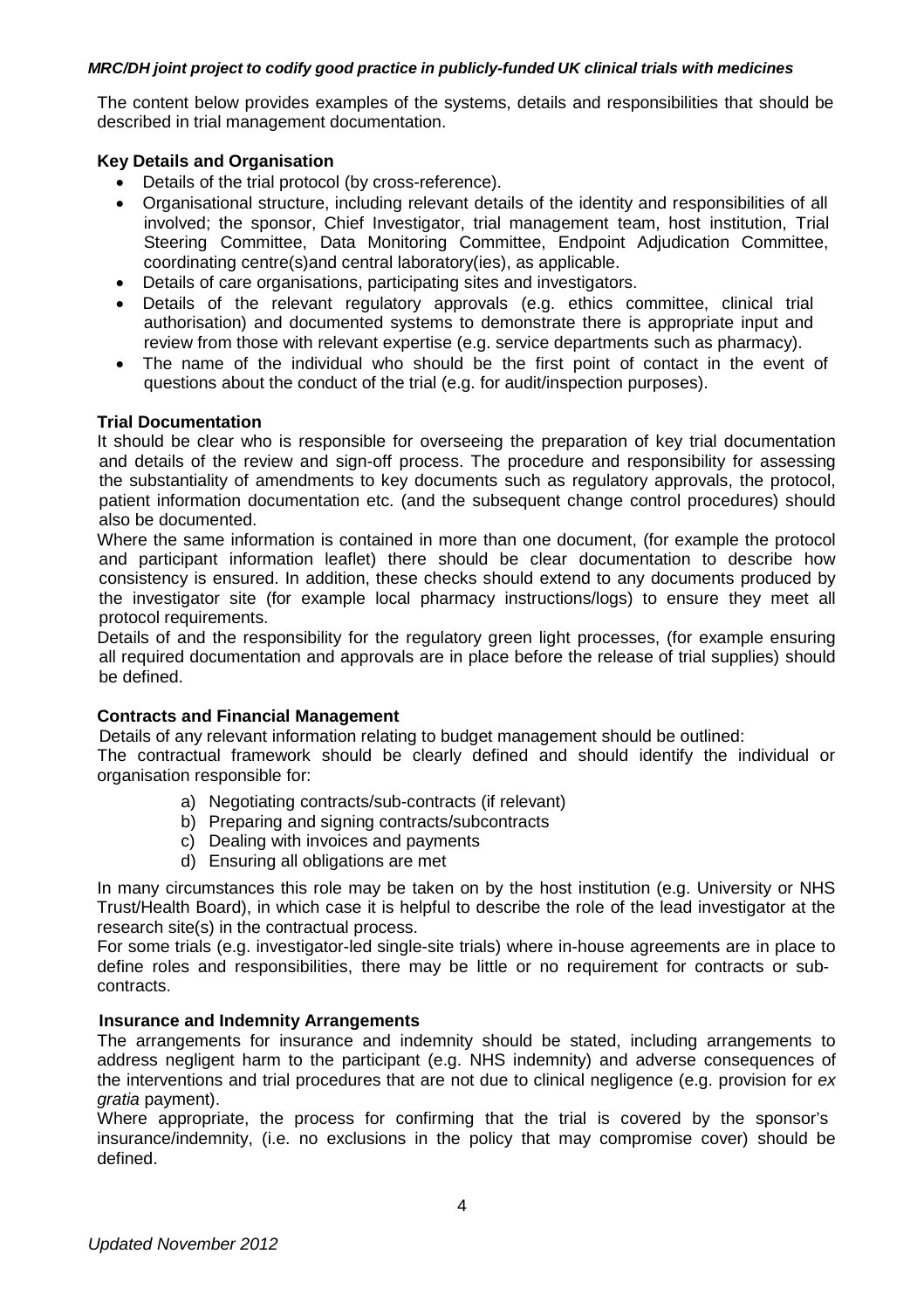### **Quality Assurance**

Mechanisms should be in place to provide assurance that all clinical trial activities are being performed in accordance with all regulatory and governance requirements. The approach to and level of quality assurance (both internal and external schemes) should be described.

Examples include: the evaluation of investigator sites to confirm suitability, the application of certified laboratory standards, validation procedures, protocols for imaging or histology reporting and central reviews of end-points

The rationale and details of the proposed audit plan should be stated.

#### **Monitoring**

It is recommended that the clinical trial risk assessment and trial design be used to inform the approach taken to monitoring as well as the intensity and focus of the monitoring process (see Appendix 2 of The [Risk-adapted](http://forums.mhra.gov.uk/forumdisplay.php?22-Risk-adaptive-approachhttp://forums.mhra.gov.uk/forumdisplay.php?22-Risk-adaptive-approach) Approaches to the Management of Clinical Trials [of](http://forums.mhra.gov.uk/forumdisplay.php?22-Risk-adaptive-approachhttp://forums.mhra.gov.uk/forumdisplay.php?22-Risk-adaptive-approach) [Investigational](http://forums.mhra.gov.uk/forumdisplay.php?22-Risk-adaptive-approachhttp://forums.mhra.gov.uk/forumdisplay.php?22-Risk-adaptive-approach) Medicinal Products</u>). Particular consideration should be given to the following aspects of the trial:

- consent
- eligibility
- capturing and reporting safety information
- capturing, processing and coding of study endpoints

Comprehensive guidance on the approaches to monitoring and the documentation of monitoring activities can be found in the Monitoring Procedures Workstream Document.

## **Training**

This should include the training delivered to all the personnel involved in the trial; coordinating centre staff and those at clinical sites. The methods used to deliver training should be described (if applicable) and also whether training on specific activities requires competency assessment. For example, training meetings, investigator meetings, arrangements for mentoring and supporting study staff and for encouraging continuing professional development, should be considered.

It is helpful to describe not only the methods for delivering training, but also how training is to be documented (e.g. personal training records, registers of attendance at training meetings or investigator meetings, or formal appraisal within an employer scheme).

Consideration should be given as to how the training and monitoring procedures interact, as each may usefully inform the other.

### **Trial Communication**

Details relating to the communication of key trial information should be in place. For example: what needs to be communicated (including reports that will be required), the lines of communication, the frequency or timing of communication and the mode of communication such as phone/fax/e-mail.

Regular project meetings to review trial progress should be recorded so that all actions, key decisions and timelines are clear.

Details of how the trial will be marketed should be defined including how the trial's identity will be developed.

Details of any planned communication; for example patient and public involvement activities, web-based information (if applicable, trial web site) and contact arrangements for participants with questions about the trial, should also be documented.

# **Pharmacovigilance**

Definitions of Adverse Events (AEs), Serious Adverse Events (SAEs), Serious Adverse Reactions (SARs) and Suspected Unexpected Serious Adverse Reactions (SUSARs) relevant to the trial. Details of the reference safety information (Investigator Brochure or Summary of Product Characteristics) for the trial and how any updates are to be managed should be defined. Procedures for capturing event information, processing reports, assessing safety signals and producing safety reports for regulatory agencies, data monitoring committees, ethics committees,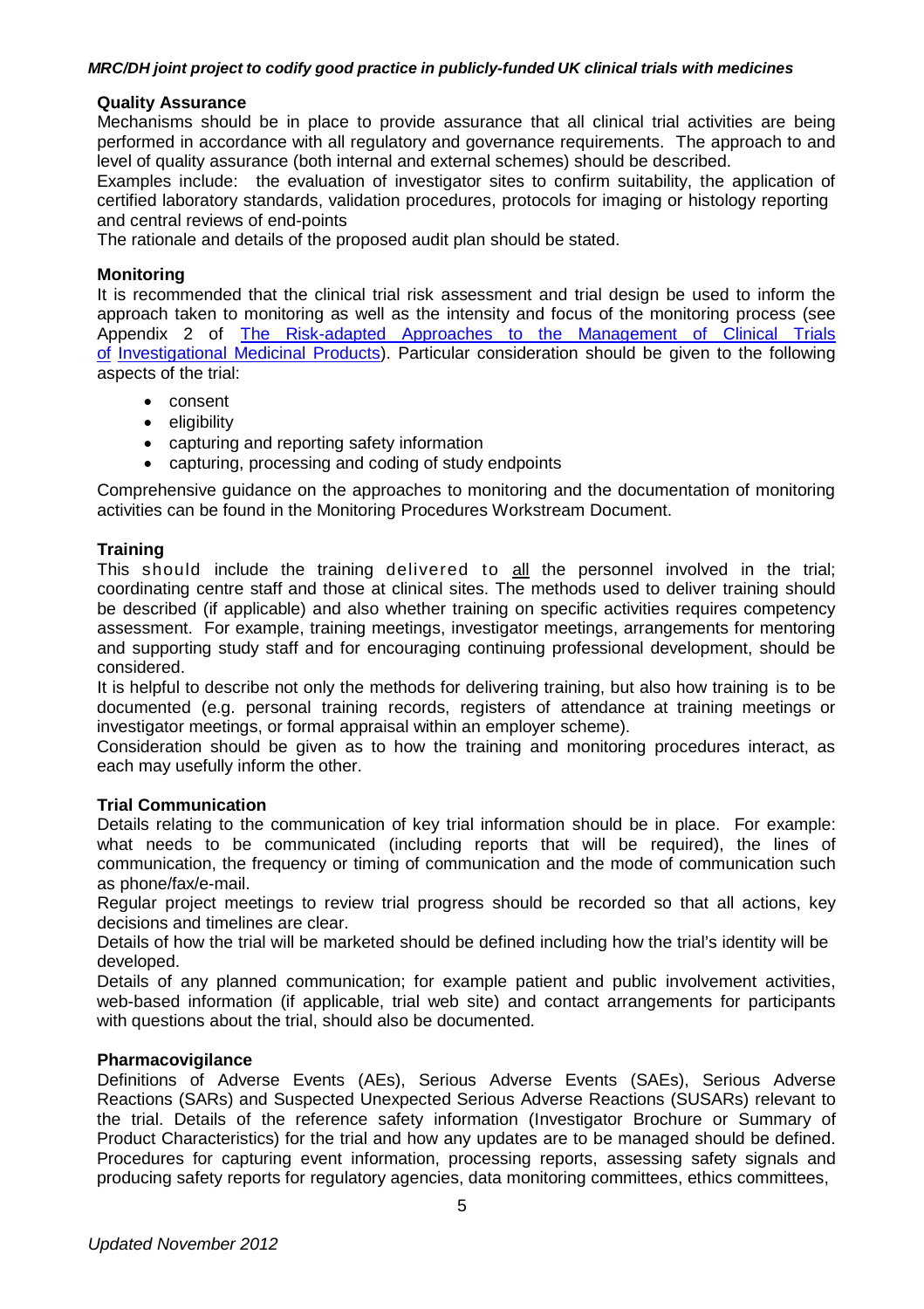investigators, etc. should be clear.

The protocol should state which adverse events do not need to be reported as SAEs, depending on the nature of the trial.

For trials involving advanced therapies, any additional arrangements for safety reporting should be described.

Other points to consider include trial-specific arrangements outlining out-of-hours cover with details of arrangements for trial team access in the event of an emergency and details of emergency code break if applicable.

The Pharmacovigilance Workstream Document provides comprehensive guidance on all aspects of the pharmacovigilance process.

### **Endpoint Assessment**

This should outline the methods for assessing study endpoints, e.g. independent review, endpoint adjudication committee, procedures for assessing images, pathology samples, etc.

## **Writing of Reports and Publications**

Arrangements for authorship and mechanisms for dissemination of results should be described.

## **Computer Systems**

Computer systems used in clinical trials should be developed and maintained to a standard appropriate to their functionality within the trial. Particular attention should be paid to issues of confidentiality, validation, security and access to data.

For some trials it may be necessary for computer systems to meet external standards such as the United States Code of [Federal Regulations](http://www.accessdata.fda.gov/scripts/cdrh/cfdocs/cfCFR/CFRSearch.cfm?CFRPart=11&showFR=1) Chapter 21 Part 11 (21 CFR Pt. 11) .

The procedure for developing and maintaining computer systems should be described in an appropriate level of detail, with reference to external standards, if applicable. For example, sections on security, user specification, development process, validation methods, bug-reporting and disaster recovery may all be relevant. The change control process should be fully documented from the date of change request; date of release of amended version and any form of impact assessment associated with the changes where appropriate.

System validation should also be demonstrable for Interactive Voice/Web Response Systems used for activities such as randomisation, trial supply and blinding/unblinding.

For complex systems it is likely that these will need to be addressed in separate documents, which should be cross-referenced.

# **Data Management**

The following should be defined:

- The identity and location of all source documents: For example when the case report form (CRF) can be the source data and when a separate source document (often the subject's medical records) will be used. N.B. Source data may be held on electronic data entry systems (e.g. electronic patient record systems or electronic case report forms). See Trial Documentation station for expectations in relation to source data.
- The CRF/database development process: The design of the CRF and trial database including who will be involved in the review and approval process. Further guidance on Developing a Case Report Form can be found on the CT Toolkit. It is often useful to include the 'end user' to help identify any problems with the design of the CRF and to ensure that the order in which data are captured aligns with clinical practice.

The location, change control and release procedures for all key data management documentation should be described.

- The data flow: How data will be integrated into the trial database (e.g. from paper or electronic CRFs, patient diaries, central laboratories).
- Data checking/query process: The level (percentage) and method of data entry checking should be defined (e.g. for logical consistency, missing or implausible data or protocol deviations). Methods could include data entry printout comparison with the CRF, checking a sample of data, double data entry, range value checks, checks for missing data.